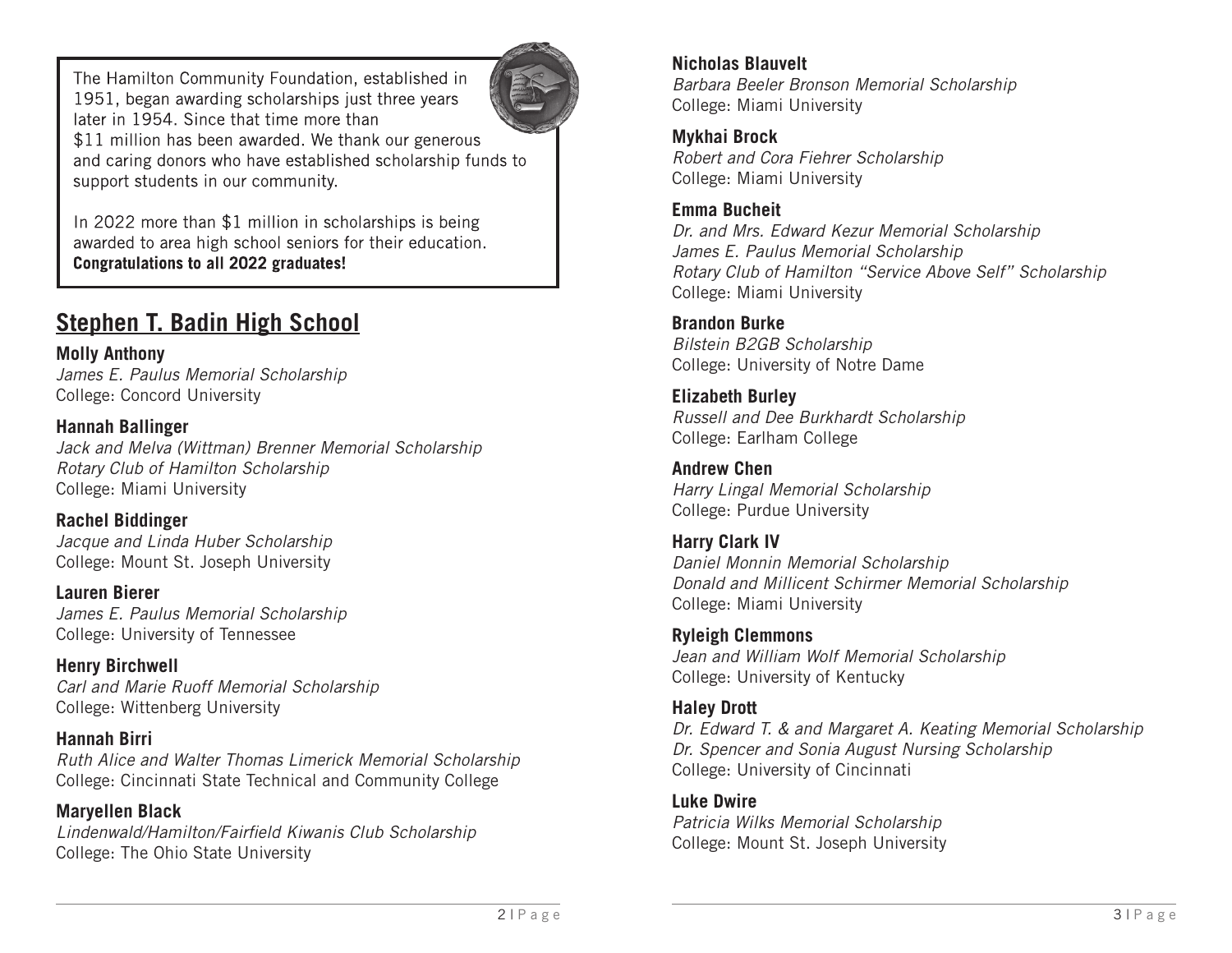**Kylee Fait** *Ruth Alice and Walter Thomas Limerick Memorial Scholarship* College: Miami University

**Sydney Feenstra** *Georgina Thompson Memorial Scholarship* College: University of Northwestern Ohio

**Elizabeth Feltner** *Hogan Family Airport Scholarship* College: Morehead State University

**Cooper Fiehrer** *Susan W. Maus Memorial Scholarship* College: Marietta College

**Amanda Gambrell** *Richard P. Burkhardt, M.D. Scholarship* College: University of Cincinnati

**Catherine Geyer** *James E. Paulus Memorial Scholarship* College: Montclair State University

**Josie Giesting** *Ruth Alice and Walter Thomas Limerick Memorial Scholarship* College: Miami University

**Emma Giuliano** *Ruth Alice and Walter Thomas Limerick Memorial Scholarship* College: Kent State University

**Jacob Graf** *Carl and Marie Ruoff Family Memorial Scholarship Frederick A. and Rosemary Reister Memorial Scholarship* College: University of Cincinnati

**Olivia Grammel** *George C. and Freida B. McCandless Memorial Scholarship* College: Xavier University

**Eli Halverson** *Robert C. Rathgens Memorial Scholarship* College: Wittenberg University

**Stephanie Hartkemeyer** *Robert R. Lippert Memorial Scholarship* College: Sinclair Community College

**Todd Hayes** *Hamilton Caster & Mfg. Company Scholarship* College: Georgetown College

**Katelyn Hiernaux** *Civelles Scholarship* College: University of Cincinnati

**Madison Hodapp** *Donald and Kathryn Litzelfelner Memorial Scholarship Robert and Cora Fiehrer Scholarship* College: Miami University

**Mark Holderbach** *Pauline E. Antenen Memorial Scholarship* College: University of Cincinnati

**Leo Hoppa** *Jean and William Wolf Memorial Scholarship* College: The Ohio State University

**Ryan Joesting** *Bast-Connelly Memorial Merit Scholarship* College: University of Alabama

**Mollie Karwisch** *James I. Scott, Sr. Memorial Scholarship* College: University of Dayton

**Julia Kiep** *David R. and Dorothy S. Eichel Education Scholarship* College: University of Cincinnati

**Julia Kinsel** *Marion and Betty Edwards Scholarship* College: University of Dayton

**Sarah Krach** *Hamilton Junior Women's League and Auxiliary Scholarship* College: Xavier University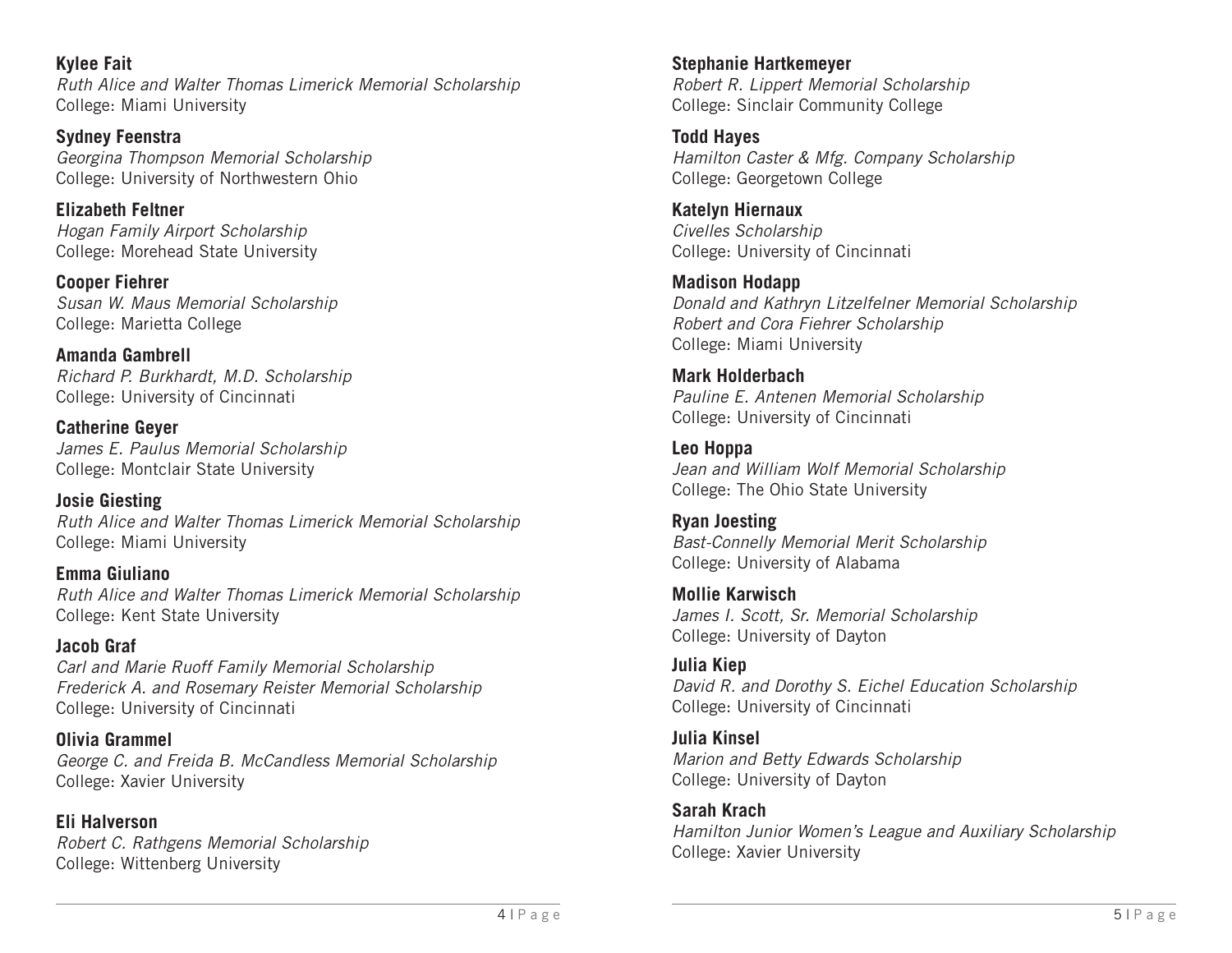**Luke Krazl** *Benjamin Peter Flick Memorial Scholarship* College: University of Cincinnati

**Collin Lapthorn** *Austin and Lois Gleason Scholarship* College: Miami University

**Abigail Leiss** *Alberta Pratt Memorial Scholarship* College: Wilmington College

**Sadie Loeffler** *Francis and Mabel Wilks Memorial Scholarship Helen L. Limerick Memorial Scholarship*  College: The Ohio State University

**Victor Luna-Mata** *Jack and Melva (Wittman) Brenner Memorial Scholarship* College: Mount St. Joseph University

**Johnny Maher** *Daniel Monnin Memorial Scholarship* College: University of Kentucky

**Ella Mangino** *Carl and Marie Ruoff Family Memorial Scholarship* College: University of Cincinnati

**Nicholas Maraschiello** *Parrish Family Scholarship* College: University of Cincinnati

**Emma Melzer** *Ira and Zenaid Millikin Memorial Scholarship* College: University of Cincinnati

**Caroline Middendorf** *Billie Jo and David Spicer Scholarship Ken and Karen McFarland Memorial Scholarship* College: Kent State University

### **Ashley Nartker**

*Dr. and Mrs. Edward Kezur Memorial Scholarship John A. Shafer Memorial Nursing Scholarship*  College: University of Cincinnati

**Jackson Niesen** *Dr. James I., Jr. and Emily MacGregor Scott Scholarship*  College: Miami University

**Jada Pohlen** *Louise J. Lang Educational Scholarship* College: Wilmington College

**Jonathan Polido** *Ferdinand Schwenn & Margaret K. Turnbull Memorial Scholarship* College: Miami University

**Ryley Raines** *Dr. and Mrs. Edward Kezur Memorial Scholarship* College: University of Tennessee

**Alyssa Roach** *Jane E. Howe Memorial Scholarship John A. Shafer Memorial Nursing Scholarship*  College: University of Cincinnati

**Ian Sabourin** *Kenneth V. Getz Memorial Scholarship* College: Xavier University

**Charli Sarvak** *Carl and Marie Ruoff Family Memorial Scholarship* College: Marian University

**Andrew Schwartz** *Nancy and John Smittle Memorial Scholarship* College: John Carroll University

**Dominic Seigel** *Hogan Family Airport Scholarship* College: Ohio University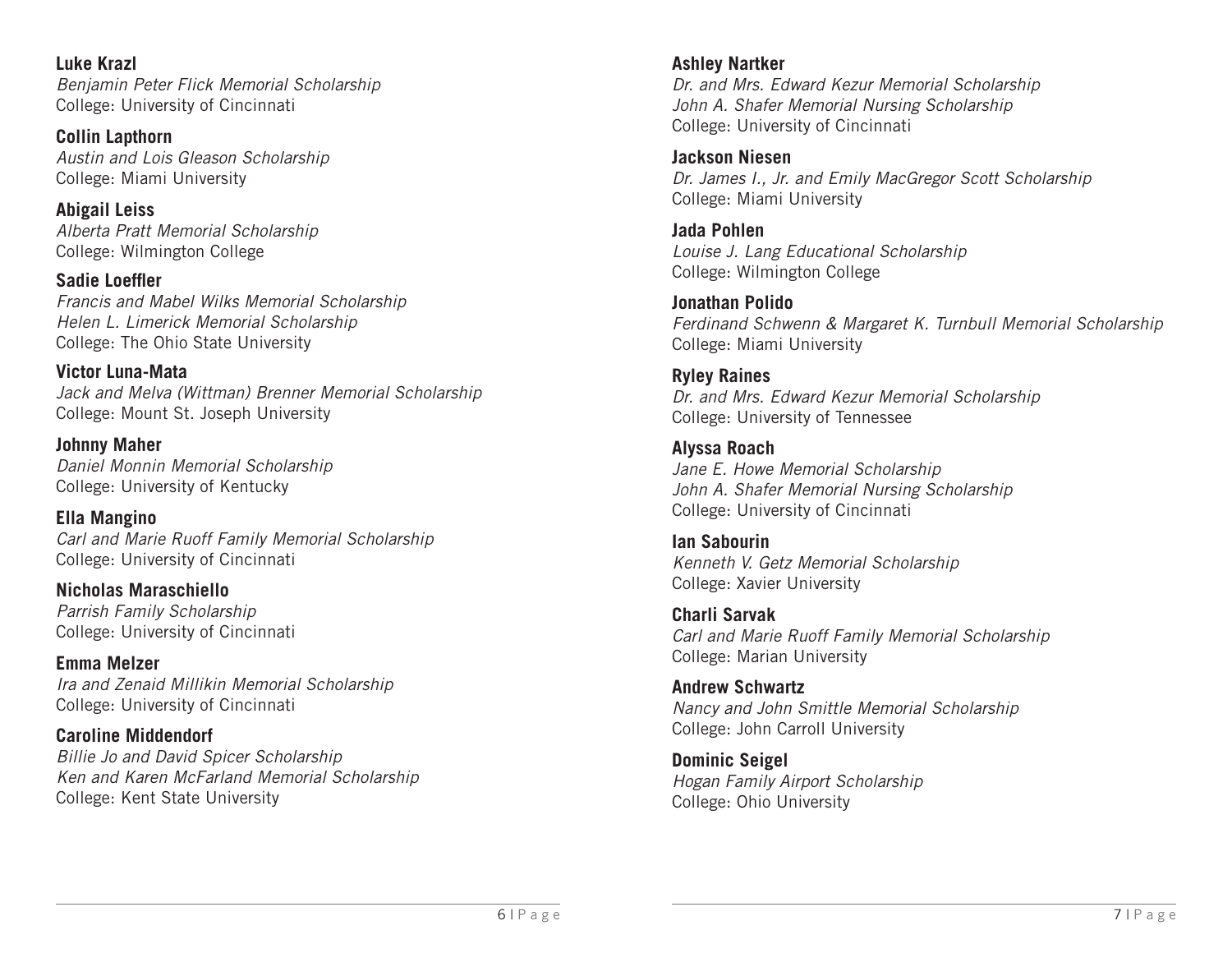**Benjamin Shanks** *Shirley M. and Harold N. Leppert Memorial Scholarship* College: Marshall University

**Jenna Siefert** *Frederick A. and Rosemary Reister Memorial Scholarship Lindenwald/Hamilton/Fairfield Kiwanis Club Scholarship* College: Purdue University

**Matthew Siegler** *Ira and Zenaid Millikin Memorial Scholarship* College: Marietta College

**Mallory Smith** *Jean and William Wolf Memorial Scholarship* College: Earlham College

#### **Rebekah Snyder**

*Dr. James A. Stewart Memorial Nursing Scholarship Mr. and Mrs. W. Otis Briggs, Jr. Memorial Scholarship Valeta Z Welborn Memorial Scholarship* College: Miami University

### **Kylie Spade**

*Lindenwald/Hamilton/Fairfield Kiwanis Club Scholarship* College: University of Toledo

**Meredith Stieritz** *Louise J. Lang Educational Scholarship* College: University of Cincinnati

**Madison Stroud** *Carl and Marie Ruoff Family Memorial Scholarship* Susan Kezur Memorial Scholarship College: University of Cincinnati

**Kaiden Thomas** *Herbert T. and Olive S. Randall Memorial Scholarship* College: University of Cincinnati

**Case Trokhan** *Howard R. & Eva M. Ottman Memorial Scholarship Leadership Hamilton Scholarship*  College: University of Cincinnati

**Austin Trotter** *Mr. and Mrs. Richard Connelly Memorial Scholarship* College: University of Kentucky

**Brennan Tuley** *Ira and Zenaid Millikin Memorial Scholarship* College: Mount St. Joseph University

**Alexis Von Bargen** *Donald and Millicent Schirmer Memorial Scholarship* College: Miami University

### **Ashley Waggoner**

*Lamont Jacobs Orthodontics Scholarship Lindenwald/Hamilton/Fairfield Kiwanis Club Scholarship* College: The University of Alabama

### **Zach Wagner**

*Dr. George Manitsas Scholarship*  College: University of Cincinnati

#### **Cameron Wright**

*Barbara Beeler Bronson Memorial Scholarship Joseph C. Abbott Memorial Scholarship* College: Miami University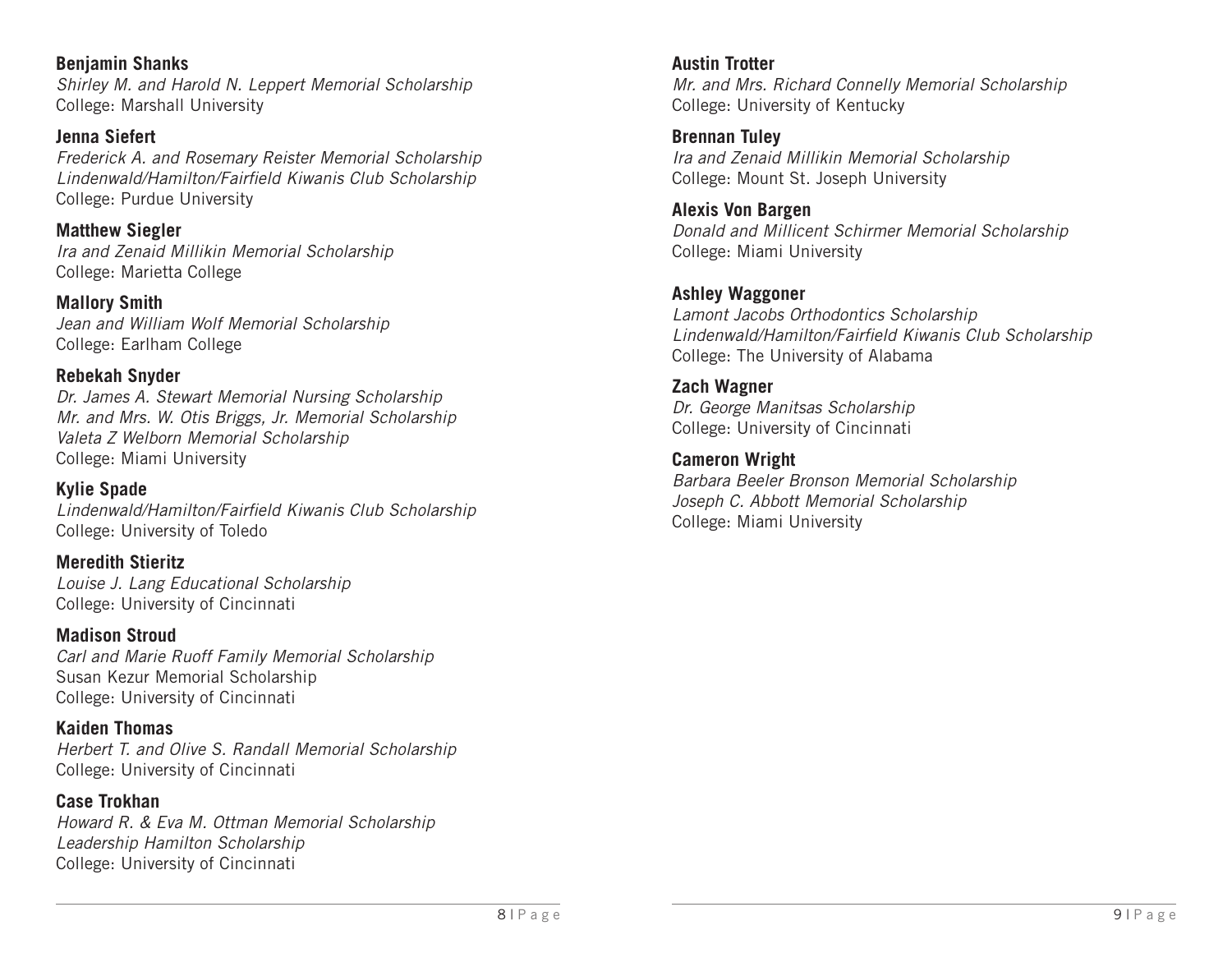### **Edgewood High School**

**Rylie Abrams** *Esther Benzing Memorial Scholarship* College: Miami University

**Benjamin Effler** *Margaret and Earl Conrad Memorial Scholarship* College: Wright State University

**Jordan Gilbert** *Maurice W. Ittel Memorial Scholarship*  College: Miami University

**Reghan Smith** *Maurice W. Ittel Memorial Scholarship* College: Miami University

**Jesse Thompson** *Maurice W. Ittel Memorial Scholarship* College: Kent State University

**Alyssa Williams** *Maurice W. Ittel Memorial Scholarship*  College: Miami University

### **Fairfield High School**

**Mylus Edwards Jr.** *Hogan Family Airport Scholarship*  College: University of Cincinnati

**Chloe Fabricante** *Helen L. Limerick Memorial Scholarship*  College: Ohio University

**Brayden Johnson** *Austin and Lois Gleason Scholarship* College: West Virginia University

**Kyla McWhorter** *Ned and Elizabeth Hitchcock Memorial Scholarship* College: Xavier University

**Brieley Proffitt** *Edwin and Esther Feinthel Memorial Scholarship* College: Bowling Green State University

**Tatum Proffitt** *Athalene and Buddy Wallin Scholarship* College: Bowling Green State University

**Alena Scott** *Edwin and Esther Feinthel Memorial Scholarship* College: University of North Texas

### **Cara Stacy**

*Gladys and Dolphus Cornett Memorial Scholarship (Supported by Athalene & Buddy Wallin) Mary Jo Schlabach Watson and Travis Watson Scholarship*  College: Miami University

#### **Andrea Udosen**

*Charles T. and Margaret W. Koehler Memorial Scholarship Lindenwald/Hamilton/Fairfield Kiwanis Club Scholarship* College: Harvard University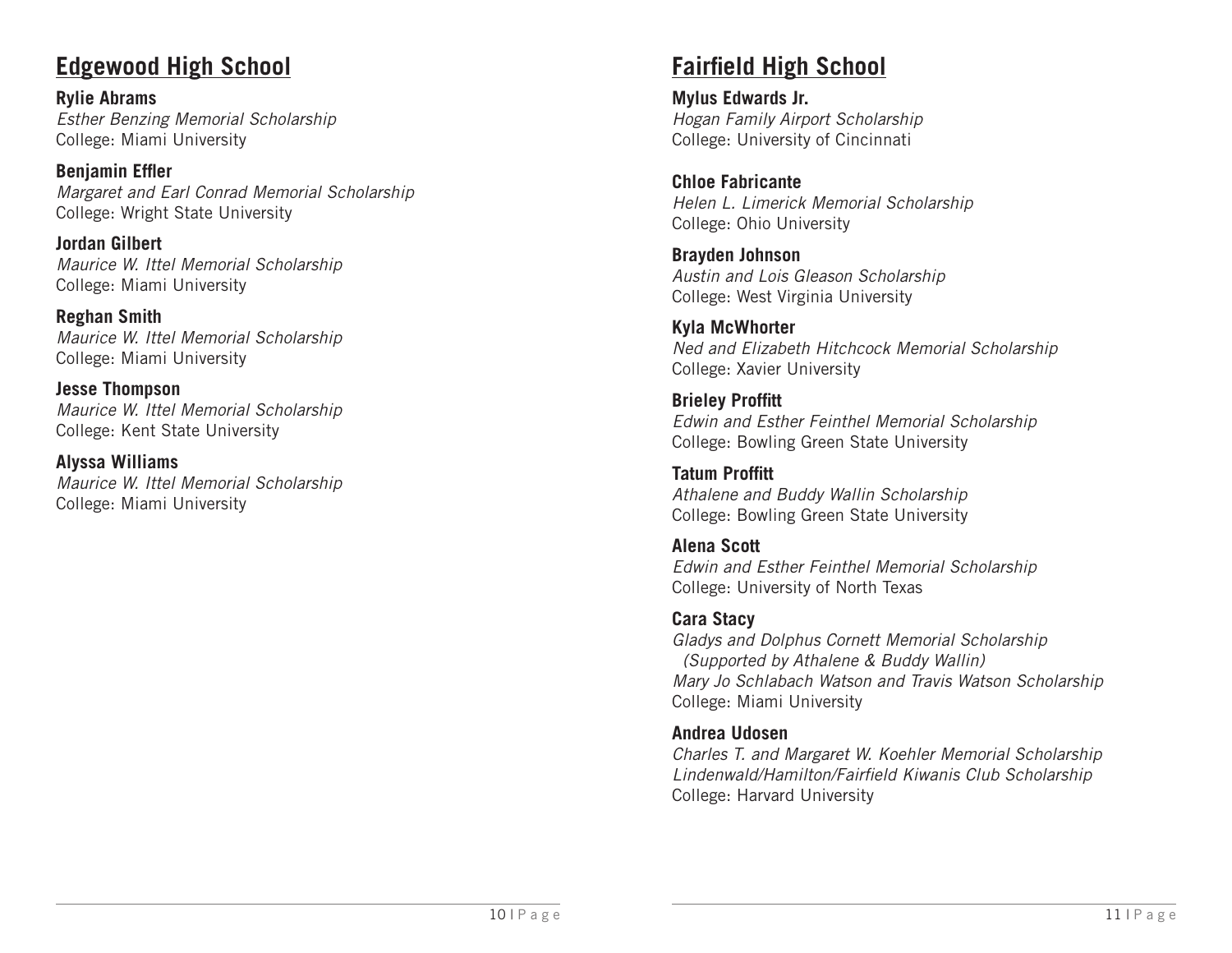# **Greenville High School –** *Greenville, AL*

**Kylee Robinson** *Boehm Foundation Scholarship* College: University of Alabama at Birmingham

# **Lakota East High School –** *Home Schooled*

**Madelyn Torrans** *DRS Smith Scholarship*  College: Cedarville University

**Presley Trusty** *DRS Smith Scholarship*  College: Oral Roberts University

# **Madison High School –** *Home Schooled*

**Maya Kidd** *DRS Smith Scholarship*  College: Mount Vernon Nazarene University

### **New Miami High School**

**Jillian Proctor** *Anne B. and James R. Carr, M.D. Memorial Scholarship Elizabeth R. Betten Memorial Scholarship* College: The Ohio State University

**Jack Pruitt** *Walter and Marion Boyd Havighurst Memorial Scholarship* College: Miami University

**Andrew Rapier** *Elizabeth V. Allen Memorial Scholarship Walter and Marion Boyd Havighurst Memorial Scholarship* College: Miami University

## **Ross High School**

**Ty Anderson**  *Carl and Marie Ruoff Family Memorial Scholarship* College: University of Cincinnati

**Lauren Bennett** *Dr. George Manitsas Scholarship*  College: University of Alabama

**Robert Berting** *Darrell Lee Robertson Memorial Scholarship* College: Miami University

**William Berting** *Darrell Lee Robertson Memorial Scholarship* College: Sinclair Community College

**Glenn Bonham III** *Jarad Stormer Memorial Scholarship Justin Asher Memorial Scholarship Richard N. King Memorial Scholarship* College: University of Northwestern Ohio

**Cole Diersing** *Margaret and Earl Conrad Memorial Scholarship* College: Cincinnati State Technical and Community College

**Hannah Erb** *John and Clara Wallace Memorial Scholarship* College: The Ohio State University

**Alayna Meade** *Alberta Pratt Memorial Scholarship Carl and Marie Ruoff Family Memorial Scholarship* College: Miami University

**Shelby Miller** *Charles T. and Margaret W. Koehler Memorial Scholarship*  College: University of Cincinnati

**Connor Morgan** *Sam F. Spoerl Jr. Memorial Scholarship* College: University of Cincinnati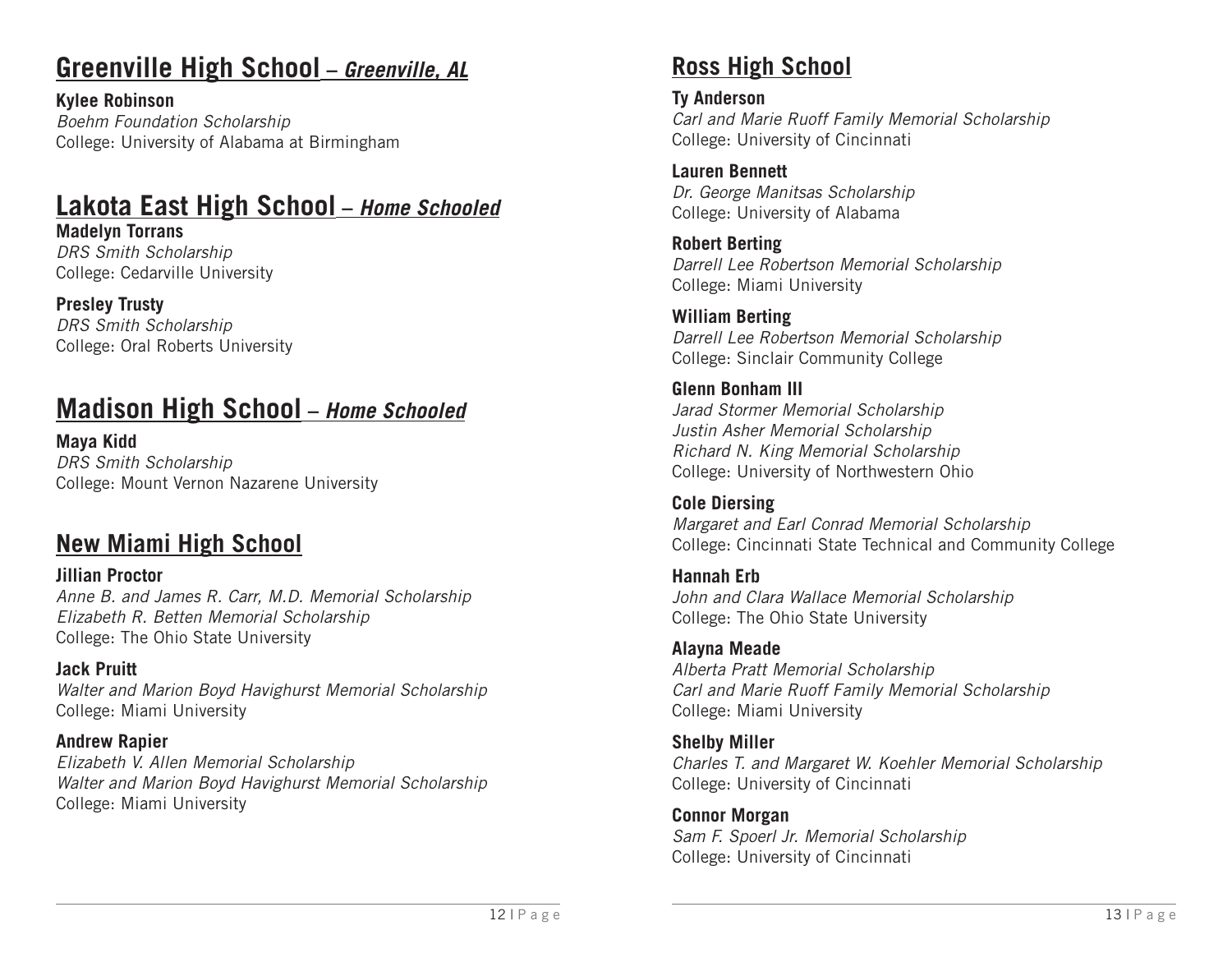**Samuel Rousch**  *David L. and Margery Beckett Belew Scholarship* College: Ohio University

**Autumn Schweitzer**  *Carl and Marie Ruoff Family Memorial Scholarship George C. and Freida B. McCandless Memorial Scholarship* College: Tiffin University

**Savannah Smith**  *Charles T. and Margaret W. Koehler Memorial Scholarship John A. Shafer Memorial Nursing Scholarship*  College: Miami University

**Myles Staud** *Susan C. Thum Memorial Scholarship* College: Miami University

**Jackson Stewart** *Donald S. and Jennie E. Martin Scholarship* College: Ohio University

**Riley Thomas** *Davene Harris Memorial Scholarship Margaret and Earl Conrad Memorial Scholarship* College: Miami University

## **Talawanda High School**

**Harrison Cradduck** *Mary Jo Schlabach Watson and Travis Watson Scholarship*  College: Miami University

**Jacob Freidline** *Adrian F. and Anna L. Schultheiss Memorial Scholarship* College: Undecided

**Carly Goodman** *Mary Jo Schlabach Watson and Travis Watson Scholarship* College: Miami University

**Catherine Marks** *Adrian F. and Anna L. Schultheiss Memorial Scholarship* College: Grace College

**Kennedi Mondello** *Robert Lee and Ruby (Winkler) Singleton Memorial Scholarship* College: Miami University

**Julia Peter** *Adrian F. and Anna L. Schultheiss Memorial Scholarship* College: Ohio University

**Kailey Schlichter** *RMP Family Scholarship* College: Miami University

**Dawson Yauger** *Mary Jo Schlabach Watson and Travis Watson Scholarship*  College: Miami University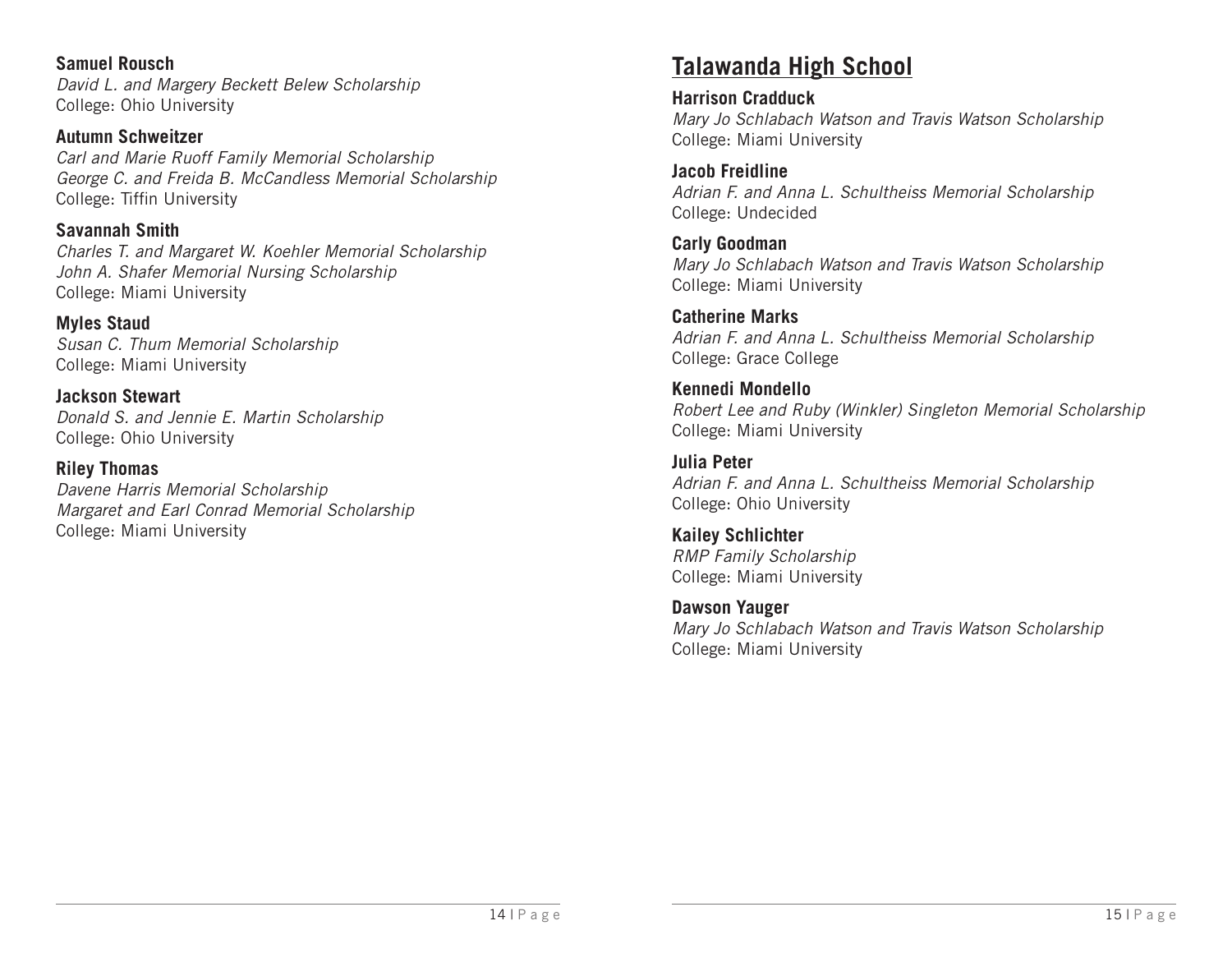### **Hamilton High School**

**Derriana Aldridge** *Fannie Gray Memorial Scholarship* College: Youngstown State University

**Briauna Anderson-Boyd** *Marie Iutzi Memorial Scholarship* College: University of Cincinnati

**Lilly Arvin** *Madge Shaper Schaeuble Memorial Scholarship* College: Miami University

**James Brosius** *Helen L. Limerick Memorial Scholarship Sanford Eaffy Memorial Scholarship* College: Miami University

**Andrew Brown** *Buddy Wallin Memorial Scholarship James E. Paulus Memorial Scholarship* College: University of Cincinnati

**Demi Brown** *Brian Blount Memorial Scholarship* College: Tiffin University

**Tatumn Bufler-Sargent** *Dr. Karl L. and Alice Schmitter Scholarship Pat Bucheit Memorial Scholarship* College: University of Cincinnati

**Nicholas Burkhart** *James E. Paulus Memorial Scholarship Taft Class of '72 Touchstone Scholarship Thomas Reist Memorial Tennis Scholarship* College: Case Western Reserve University

#### **Ethan Cameron**

*Hamilton Professional Firefighters Association, IAFF Local 20* College: Mount St. Joseph University

**Kiah Carberry** *Leland D. Johnson Memorial Scholarship* College: Wilmington College

**Abegail Clark** *Mary Lou Hyatt Memorial Scholarship* College: Northern Kentucky University

**Maura Cunningham** *Milton B. and Rosa Flowers Memorial Scholarship Pat Bucheit Memorial Scholarship* College: Ohio University

**Elyssa Feltner** *Darlene S. Hoskins Memorial Scholarship Peters Family Scholarship* College: University of Cincinnati

**Karrinne Gabbard** *Dr. James A. Stewart Memorial Nursing Scholarship Mr. and Mrs. W. Otis Briggs, Jr. Memorial Scholarship*  College: Miami University

**Emma Gilbert** *Jean and William Wolf Memorial Scholarship* College: Miami University

**Morgan Gill** *Lindenwald/Hamilton/Fairfield Kiwanis Club Scholarship* College: Tiffin University

**Jorge Godoy** *Hogan Family Airport Scholarship* College: The Ohio State University

**Bryce Goodman** *James E. Paulus Memorial Scholarship Janet and Gene Eggleston Scholarship* College: Ohio University

**Karla Guerrero** *Leland D. Johnson Memorial Scholarship* College: Miami University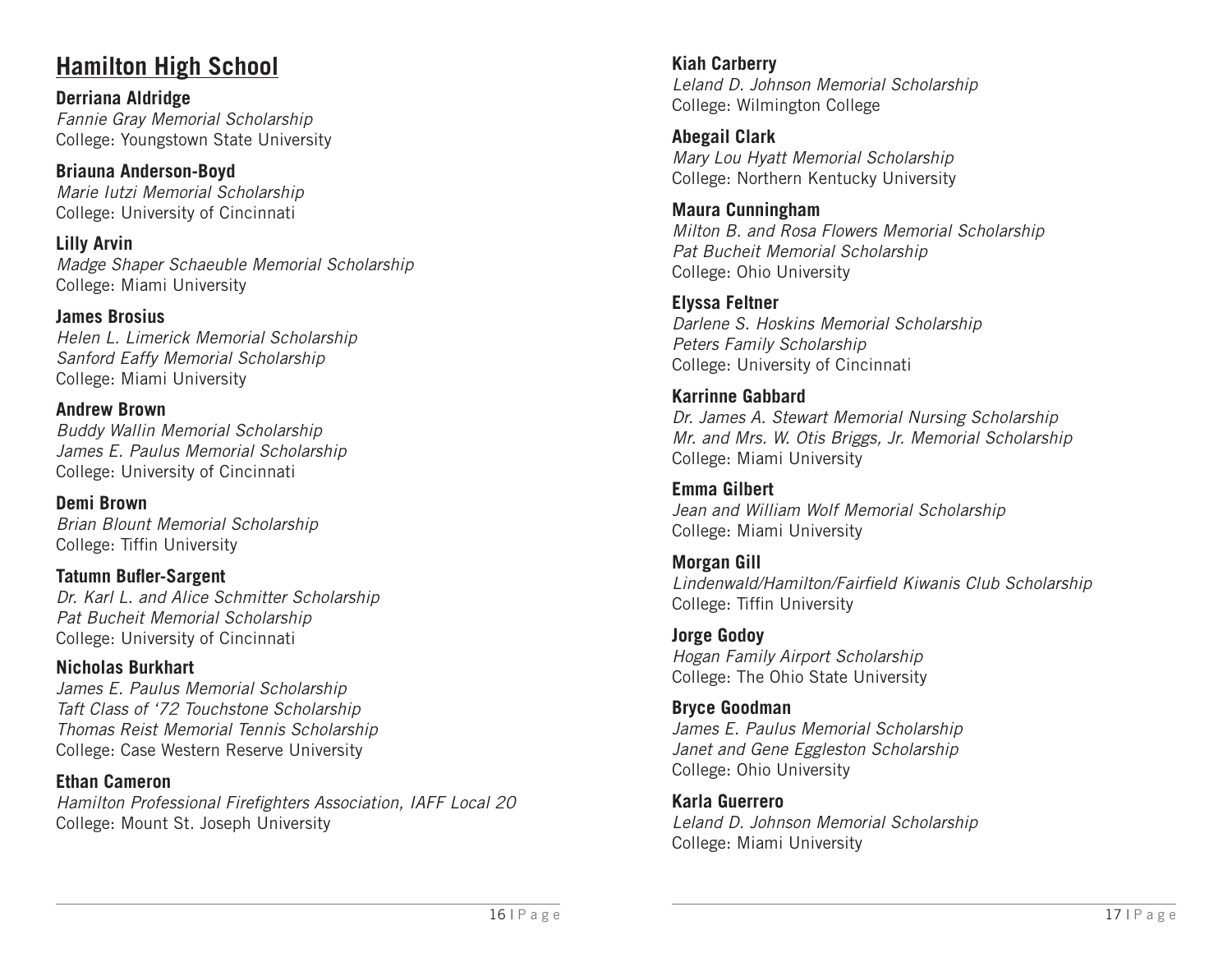**Samantha Hacker** *Marie Iutzi Memorial Scholarship* College: Northern Kentucky University

**Jamie Haney** *Elizabeth Wente Newkirk Memorial Scholarship* College: Miami University

**Ashley Howard** *Daniel H. Accorinti Memorial Scholarship* College: Miami University

**Sa'Maya Howard** *Dr. Karl L. and Alice Schmitter Scholarship Milton B. and Rosa Flowers Memorial Scholarship* College: The Ohio State University

#### **Andrew Huff**

*Ira and Zenaid Millikin Memorial Scholarship Nathan and Helen and Leo and Rose Leshner Memorial Scholarship* College: Undecided

#### **Jayden Isaacs**

*George C. and Freida B. McCandless Memorial Scholarship Mr. and Mrs. Joseph H. Reichel and Miss Thelma E. Reichel Memorial Scholarship* College: Bowling Green State University

**Brady Isgro** *Leland D. Johnson Memorial Scholarship* College: Hiram College

### **Abigail Johnson**

*Jane E. Howe Memorial Scholarship John A. Shafer Memorial Nursing Scholarship*  College: University of Dayton

#### **Layla Johnson**

*Jack and Melva (Wittman) Brenner Memorial Scholarship Susan Kezur Memorial Scholarship* College: Miami University

**Brooklynn Jones** *Harry J. and Margaret Cleaver Memorial Scholarship* College: University of Cincinnati

**Karian Jones** *Kwasi Sherman Memorial Scholarship Mildred Hackley Memorial Scholarship* College: University of Akron

**Sydney Jones** *Nathaniel Sherman Jr. and Marva Doris Sherman Scholarship* College: University of Cincinnati

### **Rebecca Jud**

*Frank Witt Memorial Scholarship Sean VanDyne Memorial Scholarship* College: Miami University

**Nicole Laboy Torres** *Wilson E., Carolyn J. and Rand L. Stewart Memorial Scholarship* College: Miami University

**Leah Ledington** *Galen and Ruth Maurer Music Scholarship* College: Miami University

**Mya Lester** *Andrea Chizek Memorial Scholarship Glenn and Joelle Stitsinger Family Scholarship Melissa Sprague Memorial Scholarship* College: Miami University

#### **Taylor Lynch**

*Richard Willis M.D. Memorial Scholarship William E. & June Steed Memorial Scholarship* College: Wright State University

### **Olivia Marner**

*Jack and Norma Hand Merit Scholarship William L. and Linda M. Hartford Memorial Scholarship*  College: University of Cincinnati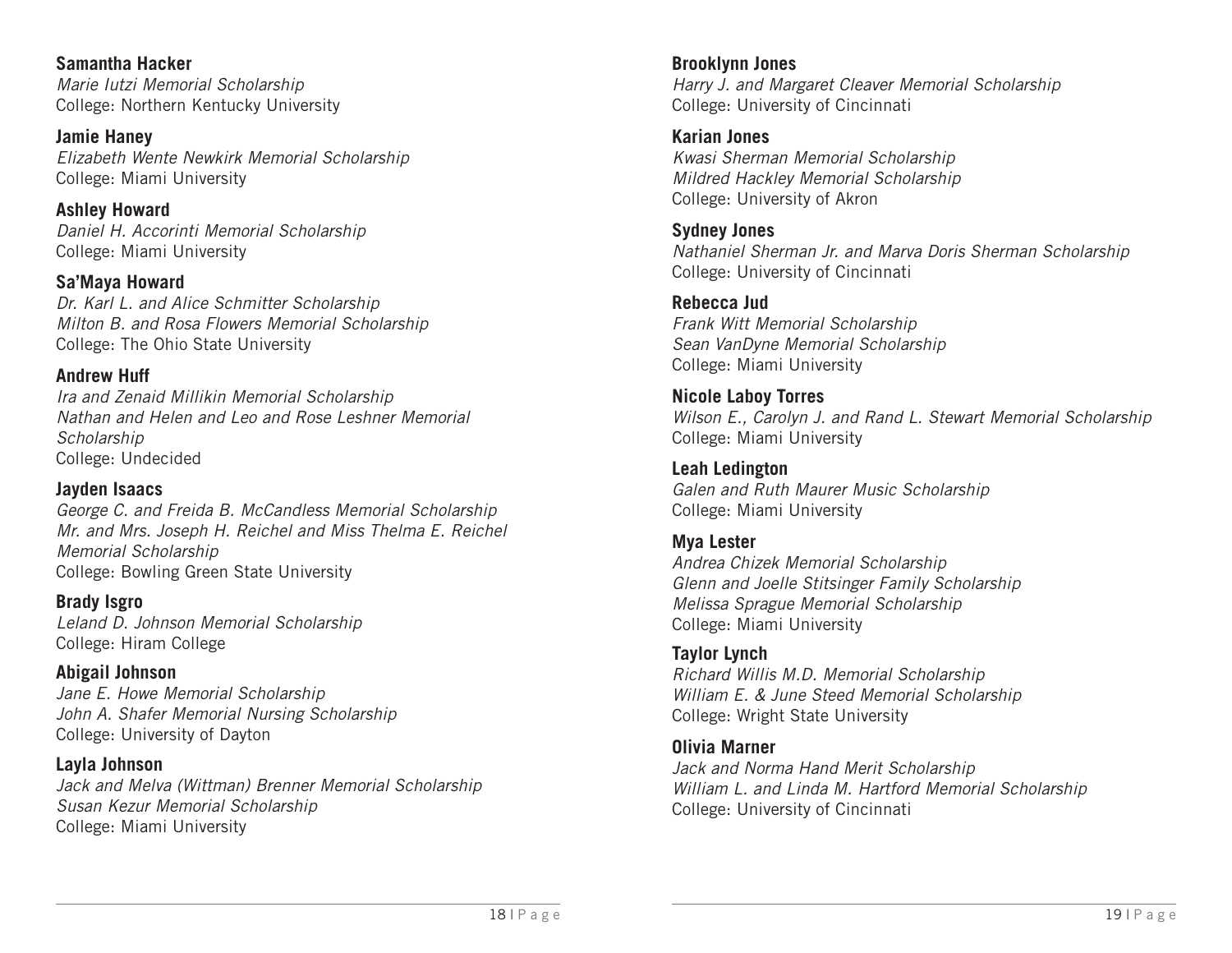**Shawn McAbee** *Carl P. and Ellen A. Bartels Memorial Scholarship*  College: University of Cincinnati

**Jalin McConnell** *Dr. James A. Stewart Memorial Nursing Scholarship Mr. and Mrs. W. Otis Briggs, Jr. Memorial Scholarship Rotary Club of Hamilton "Service Above Self" Scholarship* College: Miami University

**Emma McGill** *Gladys and Dolphus Cornett Memorial Scholarship (Supported by Athalene & Buddy Wallin)* College: Bowling Green State University

**Sean McGuire** *Leland D. Johnson Memorial Scholarship* College: University of Cincinnati

**Sydney Moser** *Franz and Elizabeth Klaber Memorial Scholarship* College: Ohio University

**McKenna Oakley** *Nathaniel Lampley, Jr. Scholarship Rotary Club of Hamilton Scholarship* College: Florida State University

**Jayden Owens** *Jack and Melva (Wittman) Brenner Memorial Scholarship Jeffrey Michael Chambers Memorial Scholarship* College: Undecided

**Mackenna Parker** *Mary J. Reimer Memorial Scholarship Rotary Club of Hamilton Scholarship / Ryan Hall Taft Class of '72 Touchstone Scholarship* College: University of Cincinnati

**Allison Porter** *Dr. Karl J. Schmitter Memorial Scholarship Jim and Charlene Smith Memorial Scholarship* College: University of Cincinnati

### **Ryan Porter**

*Helen L. Limerick Memorial Scholarship Paul "Nick" Lauer Memorial Scholarship Robert and Cora Fiehrer Scholarship* College: University of Northwestern Ohio

### **Skyler Roberts-Jones**

*Dr. Karl L. and Alice Schmitter Scholarship Jessie and Bessie Richter Memorial Scholarship* College: Undecided

**Jack Ryan** *David F. Thiel Memorial Scholarship* College: Wright State University

**Kendal Ryan** *Gladys Sepin Memorial Scholarship Wilson E., Carolyn J. and Rand L. Stewart Memorial Scholarship* College: Miami University

**Morgan Schutte** *Barbara Beeler Bronson Memorial Scholarship Dr. and Mrs. Edward Kezur Memorial Scholarship* College: Miami University

**Traci Swain** *Georgina Thompson Memorial Scholarship* College: Northern Kentucky University

**Zane Taylor** *Calvin and Maryann Lingler Scholarship Elizabeth V. Allen Memorial Scholarship* College: Undecided

**Julia Tegeder** *Dr. and Mrs. Edward Kezur Memorial Scholarship Ruth W. Garrett Memorial Scholarship* College: Bluffton University

**Brendan Thomas** *Rudy F. Oaklets Memorial Scholarship US Bank/Fillmore School Scholarship* College: Cedarville University